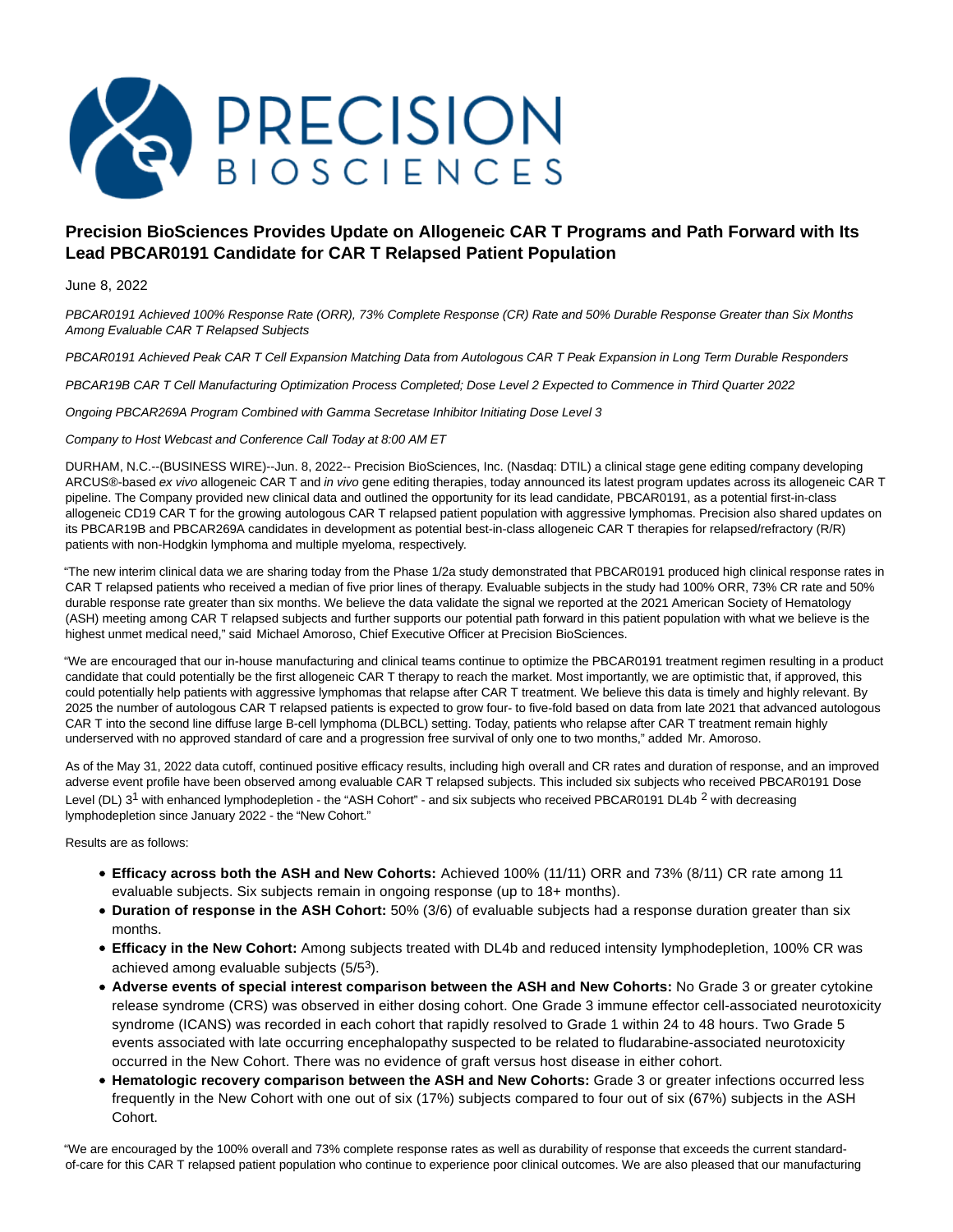process is yielding improved product attributes, which enable us to deploy a lower dose of lymphodepletion in this fragile and heavily pre-treated CAR T relapsed patient population. We believe these improvements contributed to a faster and improved hematologic recovery without compromising efficacy," said Alan List, M.D., Chief Medical Officer at Precision BioSciences. "Importantly, we have achieved a key milestone for allogeneic CAR T therapy. The cell expansion observed with PBCAR0191 cells at DL4b with lower dose lymphodepletion – the New Cohort - matched the median autologous CAR T peak expansion in subjects who achieved a long durable response in the ZUMA-1 trial. We believe this to be a first for allogeneic CAR T therapy studied in any population (earlier lines or more heavily pre-treated)."

"In the second half of this year, we plan to continue dosing subjects with optimized PBCAR0191 in this CAR T relapsed patient population while further reducing the lymphodepletion dose to standard levels with the goal of improving upon overall therapeutic index for these patients in need. We also expect to request a meeting with the FDA to review our data for guidance on a path forward and to provide our next update on PBCAR0191 toward year end," added Dr. List.

#### **PBCAR19B and PBCAR269A with Goal of Potential Best-in Class Allogeneic CAR T Products**

PBCAR19B and PBCAR269A allogeneic CAR T clinical programs also continue to progress.

For PBCAR19B, the Company's second generation, anti-CD19 targeting allogeneic CAR T candidate, a flat dose of 270 million cells following standard lymphodepletion (sLD)<sup>4</sup> has been administered to three subjects with R/R DLBCL. Prior to commencing DL2, and as a result of the promising data with PBCAR0191 leading to the expanded cohort (New Cohort), Precision opted to expedite the next round of manufacturing process optimization for PBCAR19B. This manufacturing optimization was implemented in the first quarter of 2022. New clinical trial material is expected to be released and dosing at the next cohort, DL2 (flat dose of 540 million cells), in the third quarter of 2022.

"As we previously announced, we strategically paused dosing in our PBCAR19B program to implement a manufacturing process enhancement suitable for pursuing a best-in-class therapy with the goal of displacing autologous CAR T," continued Dr. List. "We look forward to resuming dosing with our optimized cells in the third quarter of 2022 and expect to provide an update on this program around year end."

For PBCAR269A, Precision has continued to enroll subjects in its PBCAR269A Phase 1/2a study in combination with nirogacestat, a gamma secretase inhibitor (GSI) developed by SpringWorks Therapeutics, in pursuit of an allogeneic alternative to autologous CAR T therapies targeting B-cell maturation antigen (BCMA) for R/R multiple myeloma.

Precision has completed DL2 (2.0  $\times$  10<sup>6</sup> cells/kg) of PBCAR269A plus GSI and is initiating the next cohort at DL3 to further evaluate efficacy. To date, peak expansion rates observed at DL2 plus the GSI have been equivalent to DL4 (960  $\times$  10<sup>6</sup> cells flat dose) monotherapy with no dose limiting toxicities observed. The company expects to also provide an update on this program around year end.

The Company's balance of cash and cash equivalents was approximately \$121 million as of May 31, 2022. The Company continues to expect that existing cash and cash equivalents, expected operational receipts, and available credit will be sufficient to fund its operating expenses and capital expenditure requirements into mid-2023.

### **Company-Hosted Webcast and Conference Call Information**

Precision will host a conference call and webcast today at 8:00 AM ET to review its ongoing allogeneic CAR T programs. The dial-in conference call numbers for domestic and international callers are (866) 996-7202 and (270) 215-9609, respectively. The conference ID number for the call is 5754683. Participants may access the live webcast, and accompanying presentation materials, as well as the archived webcast on Precision's website in the Investors section under Events & Presentations: [https://investor.precisionbiosciences.com/events-and-presentations.](https://cts.businesswire.com/ct/CT?id=smartlink&url=https%3A%2F%2Finvestor.precisionbiosciences.com%2Fevents-and-presentations&esheet=52743125&newsitemid=20220608005433&lan=en-US&anchor=https%3A%2F%2Finvestor.precisionbiosciences.com%2Fevents-and-presentations&index=1&md5=fe44f1524a64d935d3a5a410fbb8c764)

### **About Precision BioSciences, Inc.**

Precision BioSciences, Inc. is a clinical stage biotechnology company dedicated to improving life (DTIL) with its novel and proprietary ARCUS® genome editing platform. ARCUS is a highly precise and versatile genome editing platform that was designed with therapeutic safety, delivery, and control in mind. Using ARCUS, the Company's pipeline consists of multiple ex vivo "off-the-shelf" CAR T immunotherapy clinical candidates and several in vivo gene editing candidates designed to cure genetic and infectious diseases where no adequate treatments exist. For more information about Precision BioSciences, please visit [www.precisionbiosciences.com.](https://cts.businesswire.com/ct/CT?id=smartlink&url=http%3A%2F%2Fwww.precisionbiosciences.com&esheet=52743125&newsitemid=20220608005433&lan=en-US&anchor=www.precisionbiosciences.com&index=2&md5=3fd3e60dcadad114d807add8791a2316)

## **Forward-Looking Statements**

This presentation contains forward-looking statements within the meaning of the Private Securities Litigation Reform Act of 1995. All statements contained in this presentation that do not relate to matters of historical fact should be considered forward-looking statements, including, without limitation, statements regarding the clinical development and expected efficacy and benefit of our product candidates, the expected timing of updates regarding our allogenic CAR T and in vivo programs, the expected timing of regulatory processes, expectations about our operational initiatives and business strategy, and expectations about achievement of key milestones. In some cases, you can identify forward-looking statements by terms such as "aim," "anticipate," "approach," "believe," "contemplate," "could," "estimate," "expect," "goal," "intend," "look," "may," "mission," "plan," "potential," "predict," "project," "should," "target," "will," "would," or the negative thereof and similar words and expressions. Forward-looking statements are based on management's current expectations, beliefs and assumptions and on information currently available to us. Such statements are subject to a number of known and unknown risks, uncertainties and assumptions, and actual results may differ materially from those expressed or implied in the forward-looking statements due to various important factors, including, but not limited to: our ability to become profitable; our ability to procure sufficient funding and requirements under our current debt instruments and effects of restrictions thereunder; risks associated with raising additional capital; our operating expenses and our ability to predict what those expenses will be; our limited operating history; the success of our programs and product candidates in which we expend our resources; our limited ability or inability to assess the safety and efficacy of our product candidates; our dependence on our ARCUS technology; the initiation, cost, timing, progress, achievement of milestones and results of research and development activities, preclinical studies and clinical trials; public perception about genome editing technology and its applications; competition in the genome editing, biopharmaceutical, and biotechnology fields; our or our collaborators' ability to identify, develop and commercialize product candidates; pending and potential liability lawsuits and penalties against us or our collaborators related to our technology and our product candidates; the U.S. and foreign regulatory landscape applicable to our and our collaborators' development of product candidates; our or our collaborators' ability to obtain and maintain regulatory approval of our product candidates, and any related restrictions, limitations and/or warnings in the label of an approved product